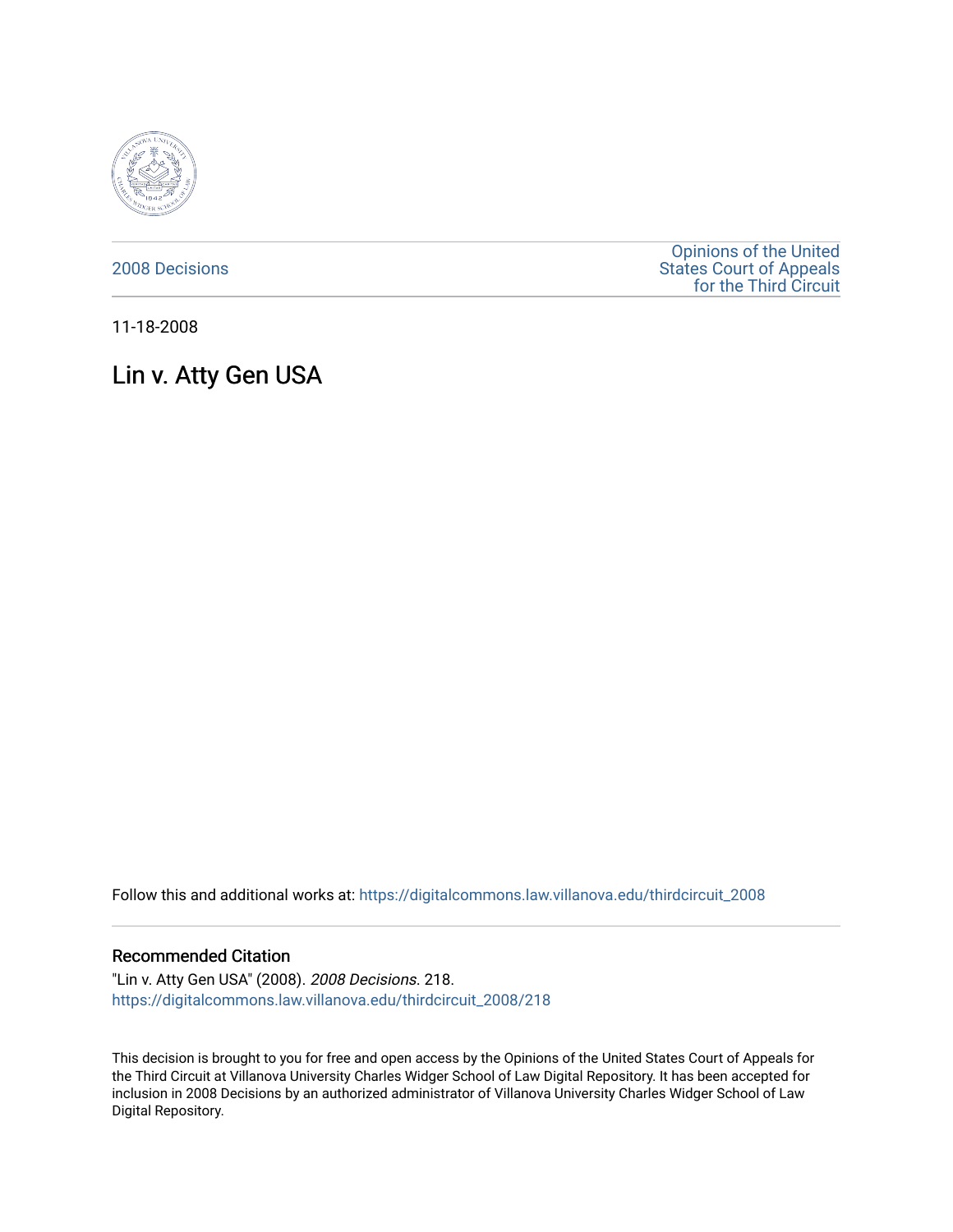#### **NOT PRECEDENTIAL**

## UNITED STATES COURT OF APPEALS FOR THE THIRD CIRCUIT

\_\_\_\_\_\_\_\_\_\_\_

No. 08-2927

## LI HUI LIN,

Petitioner

v.

## ATTORNEY GENERAL OF THE UNITED STATES

\_\_\_\_\_\_\_\_\_\_\_\_\_\_\_\_\_\_\_\_\_\_\_\_\_\_\_\_\_\_\_\_\_\_\_\_

On Petition for Review of an Order of the Board of Immigration Appeals (Agency No. A99-672-998) Immigration Judge: Honorable Margaret R. Reichenberg

\_\_\_\_\_\_\_\_\_\_\_\_\_\_\_\_\_\_\_\_\_\_\_\_\_\_\_\_\_\_\_\_\_\_\_\_

Submitted Pursuant to Third Circuit LAR 34.1(a) November 14, 2008 Before: BARRY, SMITH and GARTH, Circuit Judges

> (Opinion filed: November 18, 2008 ) \_\_\_\_\_\_\_\_\_\_\_

## OPINION

PER CURIAM

Li Hui Lin, a Chinese native and citizen, petitions for review of a final order of the

Board of Immigration Appeals ("BIA") affirming the denial by the Immigration Judge

("IJ") of Lin's application for asylum, withholding of removal and relief under the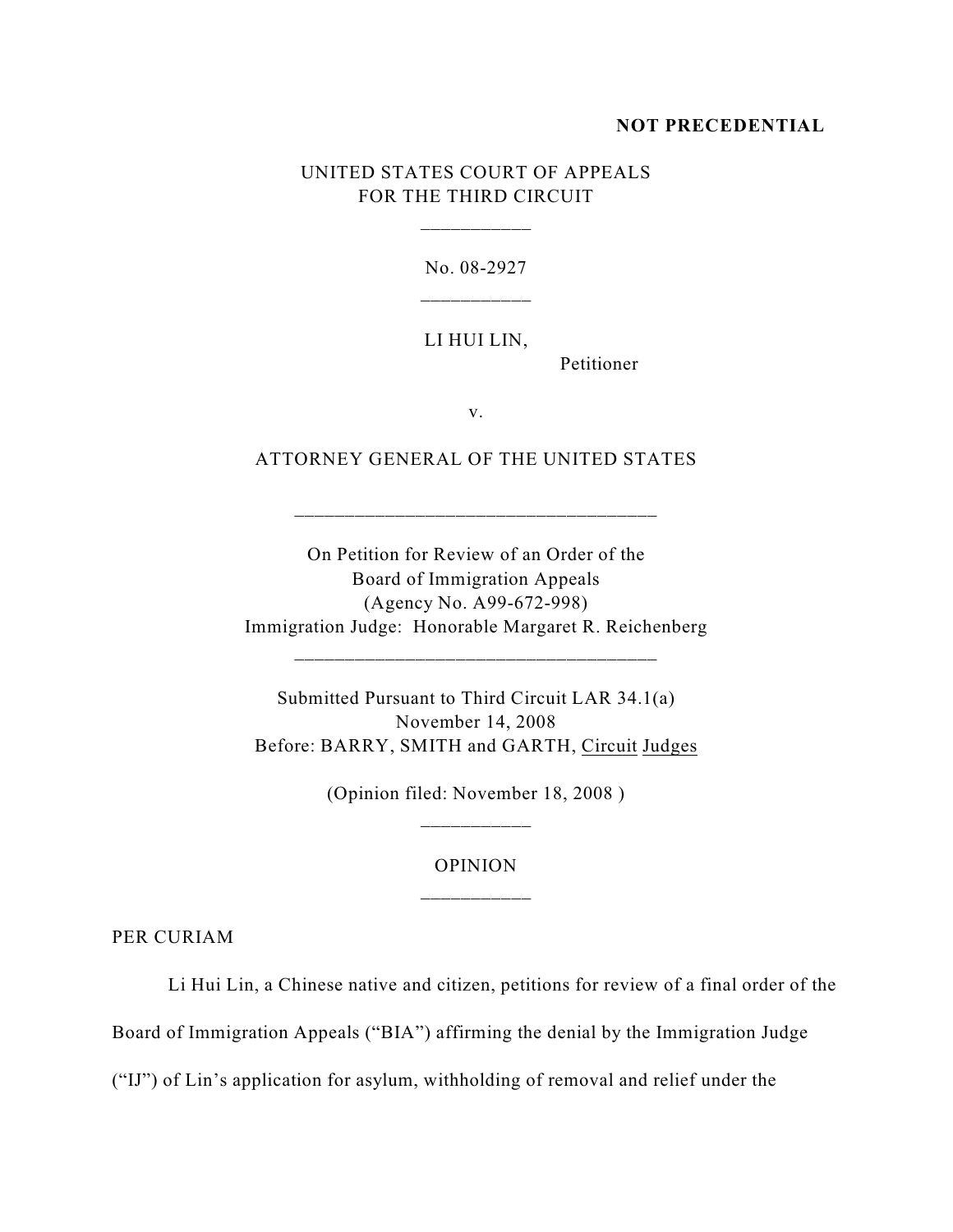Convention Against Torture ("CAT"). Before the IJ, Lin testified that he had suffered past persecution and feared future persecution by the Chinese government as a practitioner of Christianity. Specifically, Lin alleged that in July 2002, at the urging of his friend and to alleviate his depression, he joined an "underground" Christian church. According to Lin, the authorities discovered his church attendance, arrested, interrogated, and beat him and one year later, after he escaped a second church raid, came to his house and threatened his parents. Lin testified that, fearing future persecution, he went to live with his aunt for six months and then fled to the United States.

 The IJ, in an order denying Lin's various petitions for relief, determined that Lin was not credible with regard to his encounters with the police and the consistency of his church attendance in China. The IJ also found that, even if Lin's testimony was credible, it did not establish that he suffered past persecution or a well-founded fear of future persecution. The IJ also rejected Lin's CAT claim. The BIA affirmed the IJ's decision.

We have jurisdiction pursuant to  $8 \text{ U.S.C.}$   $\S$  1252(a). We uphold the BIA's determinations if they are supported by reasonable, substantial and probative evidence on the record considered as a whole. Yusupov v. Att'y Gen., 518 F.3d 185, 197 (3d Cir. 2008). Where the BIA substantially relies on the IJ's adverse credibility determination, we have jurisdiction to review both opinions. Xie v. Ashcroft, 359 F.3d 239, 242 (3d Cir. 2004).

To be granted asylum, Lin must show that he is "unable or unwilling to return to

2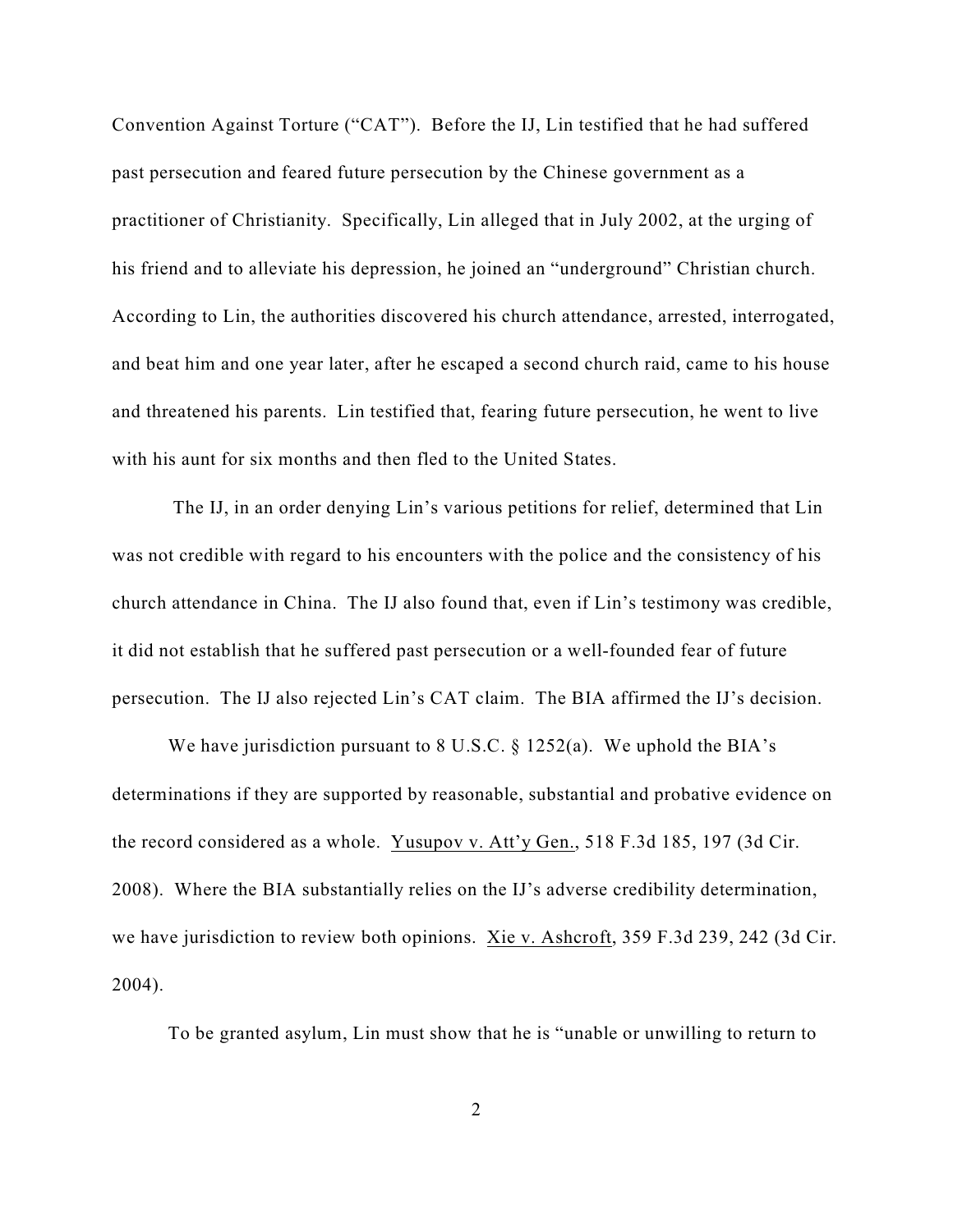[China] . . . because of persecution or a well-founded fear of persecution on account of race, religion, nationality, membership in a particular social group, or political opinion." 8 U.S.C. § 1101(a)(42)(A); see also 8 U.S.C. § 1158(b)(1)(A). To be eligible for withholding of removal, Lin must demonstrate that "there is a greater-than-fifty-percent chance of persecution" in China based on one of these protected grounds. Senathirajah v. INS, 157 F.3d 210, 215 (3d Cir. 1998); see also 8 U.S.C. § 1231(b)(3)(C). For relief under the CAT, Lin must demonstrate that it is more likely than not that he would be tortured if removed to China. See 8 C.F.R.  $\S 208.16(c)(2)$ .

The BIA's finding that Lin's testimony was not credible is supported by substantial evidence. See Sukwanputra v. Gonzales, 434 F.3d 627, 636 (3d Cir. 2006) (an adverse credibility determination is appropriately based on inconsistent statements and contradictory evidence). The IJ disbelieved Lin's testimony regarding the number of times he attended the underground church. The IJ found that Lin's testimony that he attended church only five or six times during a two-year period (before the 2004 incident) conflicted with letters Lin submitted from his friend who portrayed him as a more active church member. Lin further testified that, after the April 2004 incident, he did not go to church until December 2005 when his church was once again raided by the village cadre (which led to Lin fleeing to his aunt's house). The IJ found that this testimony conflicted with Lin's statement, his father's statement, and his friend's statement which all indicated that Lin continued to attend church after the 2004 raid. Lin does not explain the